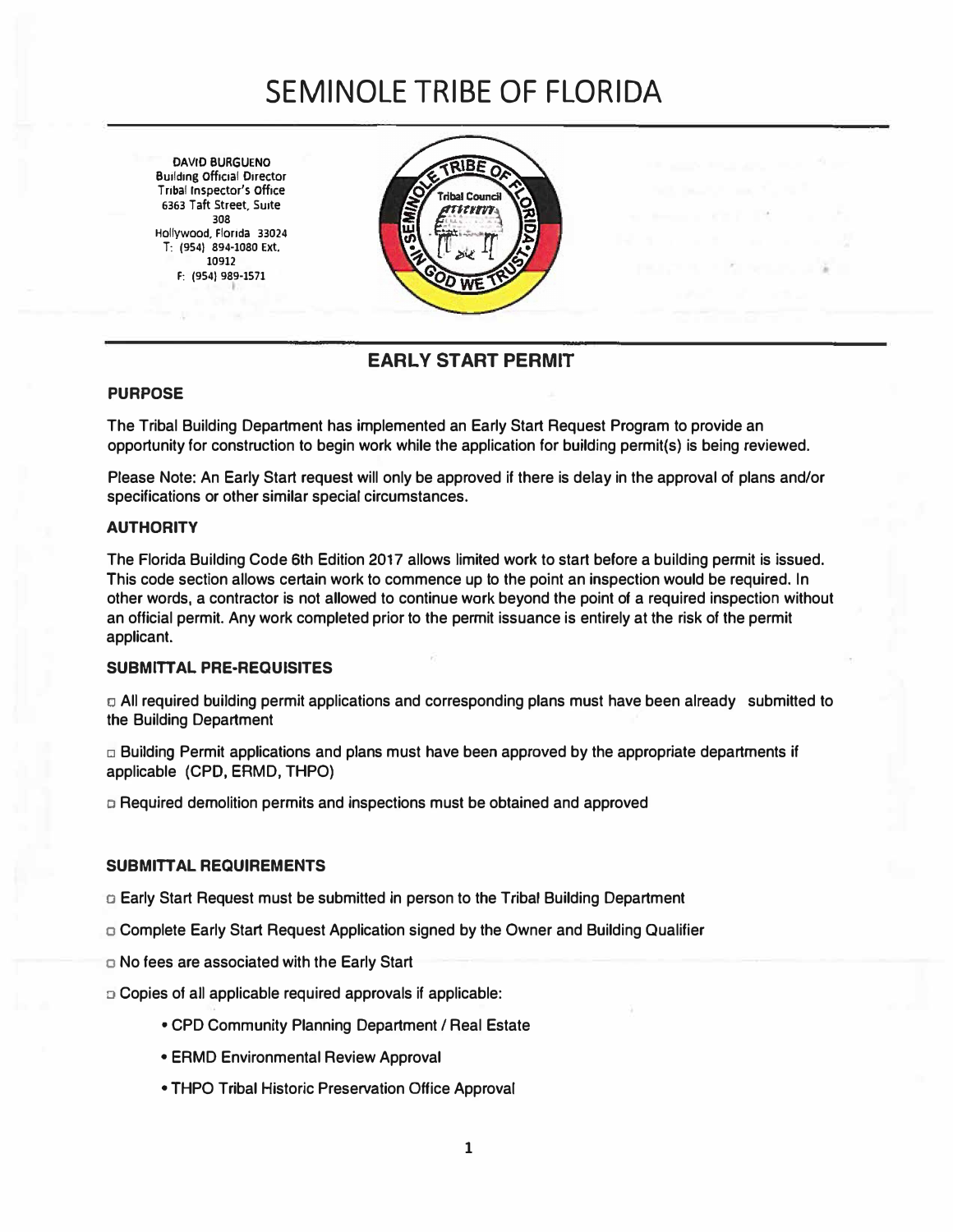## **EARLY START REQUEST APPLICATION**

Please complete this application to apply for an Early Start Request. Make sure all contractor information is complete,<br>including what specific work will be performed, for all contractors working under the Early Start Requ

| PROJECT INFORMATION                                                                                                       |  | Permit Number: _________________ |  |      |      |  |
|---------------------------------------------------------------------------------------------------------------------------|--|----------------------------------|--|------|------|--|
|                                                                                                                           |  |                                  |  |      |      |  |
|                                                                                                                           |  |                                  |  |      |      |  |
| Scope of Work: Dew Construction                                                                                           |  | □ Alteration                     |  |      |      |  |
| CONTRACTOR INFORMATION Is this a change of Use / Occupancy? Yes non                                                       |  |                                  |  |      |      |  |
|                                                                                                                           |  |                                  |  |      |      |  |
|                                                                                                                           |  |                                  |  |      |      |  |
|                                                                                                                           |  |                                  |  |      |      |  |
|                                                                                                                           |  |                                  |  |      |      |  |
|                                                                                                                           |  |                                  |  |      |      |  |
|                                                                                                                           |  |                                  |  |      |      |  |
|                                                                                                                           |  |                                  |  |      |      |  |
|                                                                                                                           |  |                                  |  |      |      |  |
|                                                                                                                           |  |                                  |  |      |      |  |
|                                                                                                                           |  |                                  |  |      |      |  |
|                                                                                                                           |  |                                  |  |      |      |  |
| Contact Name _________________________________Contact Phone _____________________                                         |  |                                  |  |      |      |  |
|                                                                                                                           |  |                                  |  |      |      |  |
|                                                                                                                           |  |                                  |  |      |      |  |
|                                                                                                                           |  |                                  |  |      |      |  |
|                                                                                                                           |  |                                  |  |      |      |  |
|                                                                                                                           |  |                                  |  |      |      |  |
|                                                                                                                           |  |                                  |  |      |      |  |
| *All contractors performing work under the Early Start Request must be registered with the Tribal Building Department and |  |                                  |  |      |      |  |
| submit a current liability insurance, worker's compensation and license prior to Early Start application.                 |  |                                  |  |      |      |  |
|                                                                                                                           |  |                                  |  |      |      |  |
| Description of Early PLUMBING Work: Campbell Control Control Control Control Control Control Control Control Co           |  |                                  |  |      |      |  |
|                                                                                                                           |  |                                  |  |      |      |  |
|                                                                                                                           |  |                                  |  |      |      |  |
|                                                                                                                           |  |                                  |  |      |      |  |
|                                                                                                                           |  |                                  |  |      |      |  |
|                                                                                                                           |  |                                  |  |      |      |  |
| FOR                                                                                                                       |  |                                  |  |      |      |  |
|                                                                                                                           |  |                                  |  | Date |      |  |
| USE ONLY                                                                                                                  |  |                                  |  |      |      |  |
| License and Insurance Current? Yes n No nChecked By                                                                       |  |                                  |  |      | Date |  |
|                                                                                                                           |  |                                  |  |      |      |  |